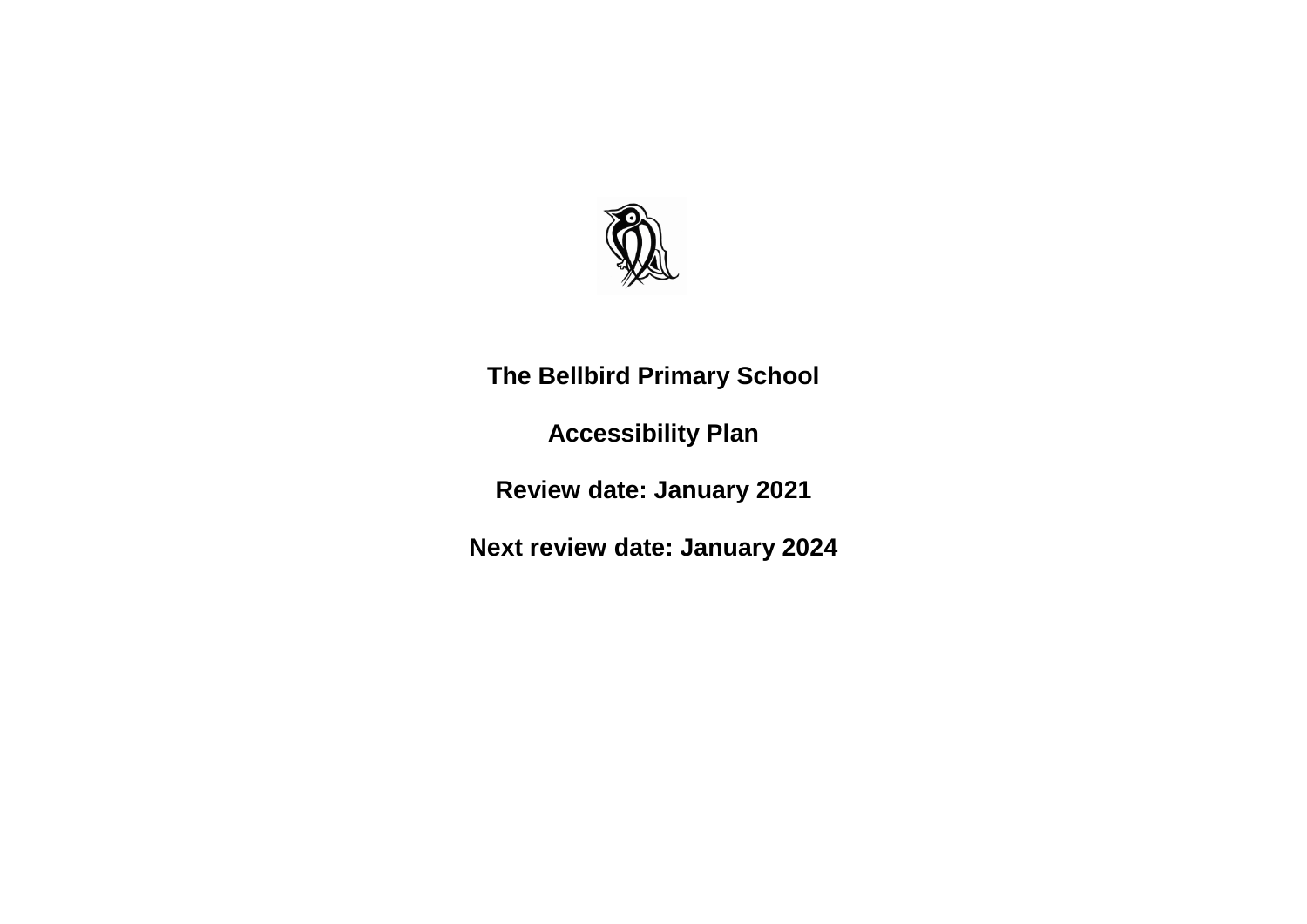#### **1. Aims**

Schools are required under the Equality Act 2010 to have an accessibility plan. The purpose of the plan is to:

Increase the extent to which disabled pupils can participate in the curriculum

Improve the physical environment of the school to enable disabled pupils to take better advantage of education, benefits, facilities and services provided

Improve the availability of accessible information to disabled pupils

The Bellbird Primary School aims to treat all its pupils fairly and with respect. This involves providing access and opportunities for all pupils without discrimination of any kind to ensure equity.

At The Bellbird Primary School, we are committed to providing a fully accessible environment which values and includes all pupils, staff, parents and visitors regardless of their education, physical, sensory, social, spiritual, emotional and cultural needs. We are further committed to challenging attitudes about disability and accessibility and to developing a culture of awareness, tolerance and inclusion.

The plan will be made available online on the school website, and paper copies are available upon request.

Our school is also committed to ensuring staff are trained in equality issues with reference to the Equality Act 2010, including understanding disability issues.

The school supports any available partnerships to develop and implement the plan.

Our school's complaints procedure covers the accessibility plan. If you have any concerns relating to accessibility in school, the complaints procedure sets out the process for raising these concerns.

We have included a range of stakeholders in the development of this accessibility plan including external professional's advice and feedback.

#### **2. Legislation and guidance**

This document meets the requirements of [schedule 10 of the Equality Act 2010](http://www.legislation.gov.uk/ukpga/2010/15/schedule/10) and the Department for Education (DfE[\) guidance for schools on the](https://www.gov.uk/government/publications/equality-act-2010-advice-for-schools)  [Equality Act 2010.](https://www.gov.uk/government/publications/equality-act-2010-advice-for-schools)

The Equality Act 2010 defines an individual as disabled if they have a physical or mental impairment that has a 'substantial' and 'long-term' adverse effect on their ability to undertake normal day to day activities.

The Bellbird Primary School: January 2021 **Page 2 of 7** Page 2 of 7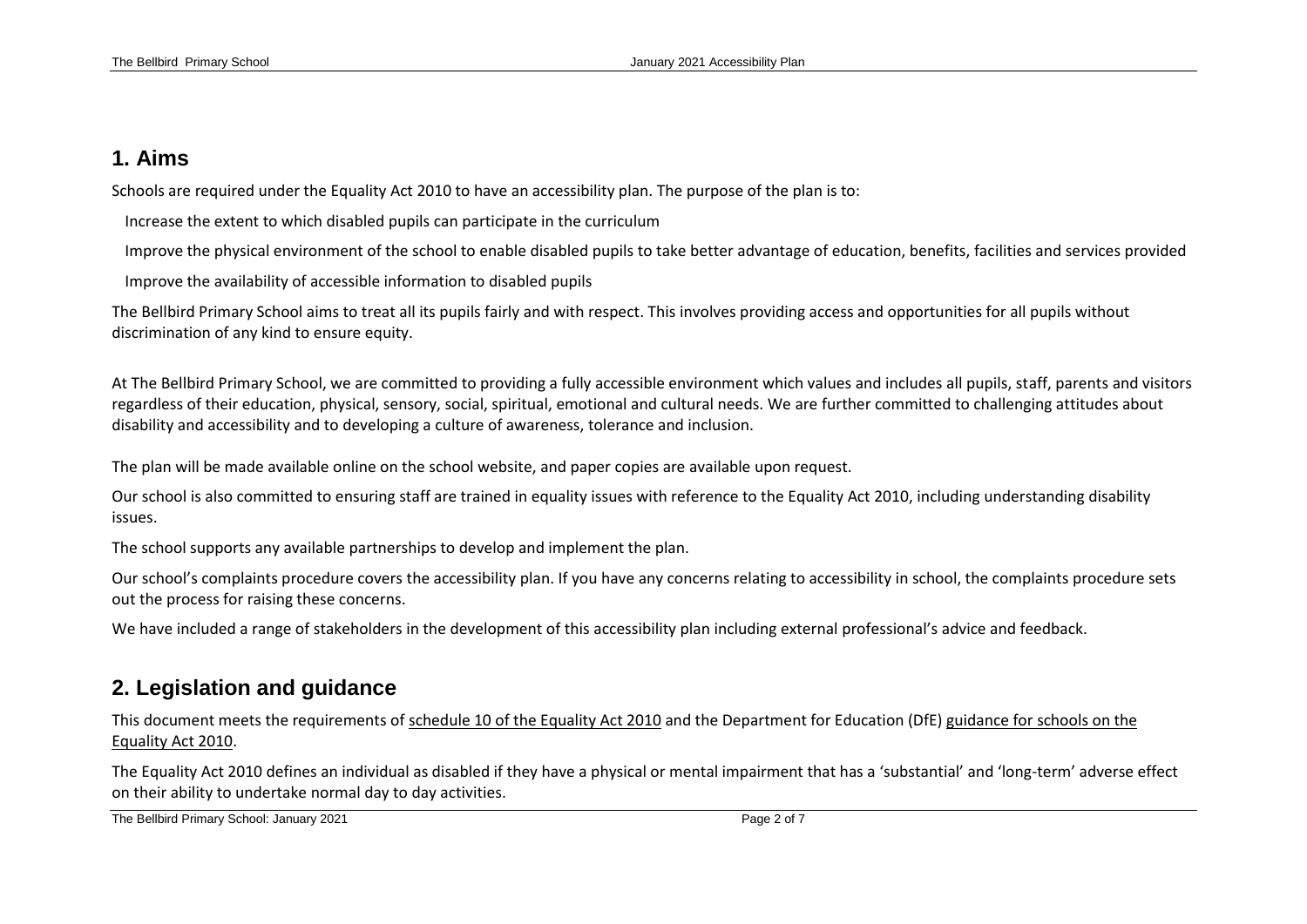Under the [Special Educational Needs and Disability \(SEND\) Code of Practice](https://www.gov.uk/government/publications/send-code-of-practice-0-to-25), 'long-term' is defined as 'a year or more' and 'substantial' is defined as 'more than minor or trivial'. The definition includes sensory impairments such as those affecting sight or hearing, and long-term health conditions such as asthma, diabetes, epilepsy and cancer.

Schools are required to make 'reasonable adjustments' for pupils with disabilities under the Equality Act 2010, to alleviate any substantial disadvantage that a disabled pupil faces in comparison with non-disabled pupils. This can include, for example, the provision of an auxiliary aid or adjustments to premises.

This policy complies with our funding agreement and articles of association.

### **3. Links with other policies**

This accessibility plan is linked to the following policies and documents:

Risk assessment policy

Health and safety policy

Equality information and objectives (public sector equality duty) statement for publication

Special educational needs (SEN) policy

Supporting pupils with medical conditions policy

## **4. Monitoring arrangements**

This document will be reviewed every **3** years, but may be reviewed and updated more frequently if necessary.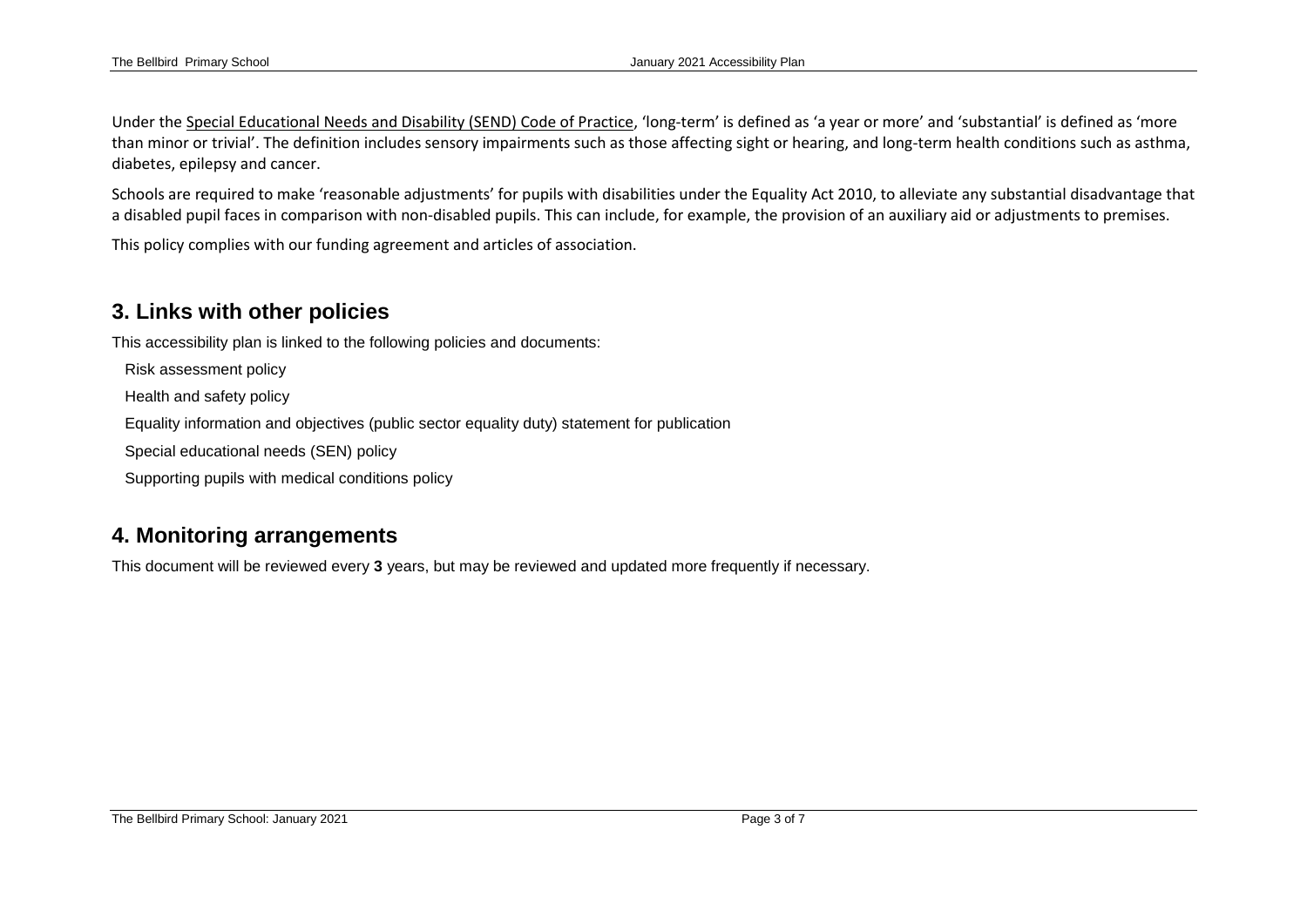# **Action plan**

This action plan sets out the aims of our accessibility plan in accordance with the Equality Act 2010.

| <b>AIM</b> | <b>CURRENT</b><br><b>PRACTICE</b> | GOOD | <b>OBJECTIVES</b> | ACTIONS TO BE<br><b>TAKEN</b> | <b>PERSON</b><br><b>RESPONSIBLE</b> | DATE TO<br><b>COMPLETE</b><br><b>ACTIONS BY</b> | <b>SUCCESS</b><br><b>CRITERIA</b> |
|------------|-----------------------------------|------|-------------------|-------------------------------|-------------------------------------|-------------------------------------------------|-----------------------------------|
|------------|-----------------------------------|------|-------------------|-------------------------------|-------------------------------------|-------------------------------------------------|-----------------------------------|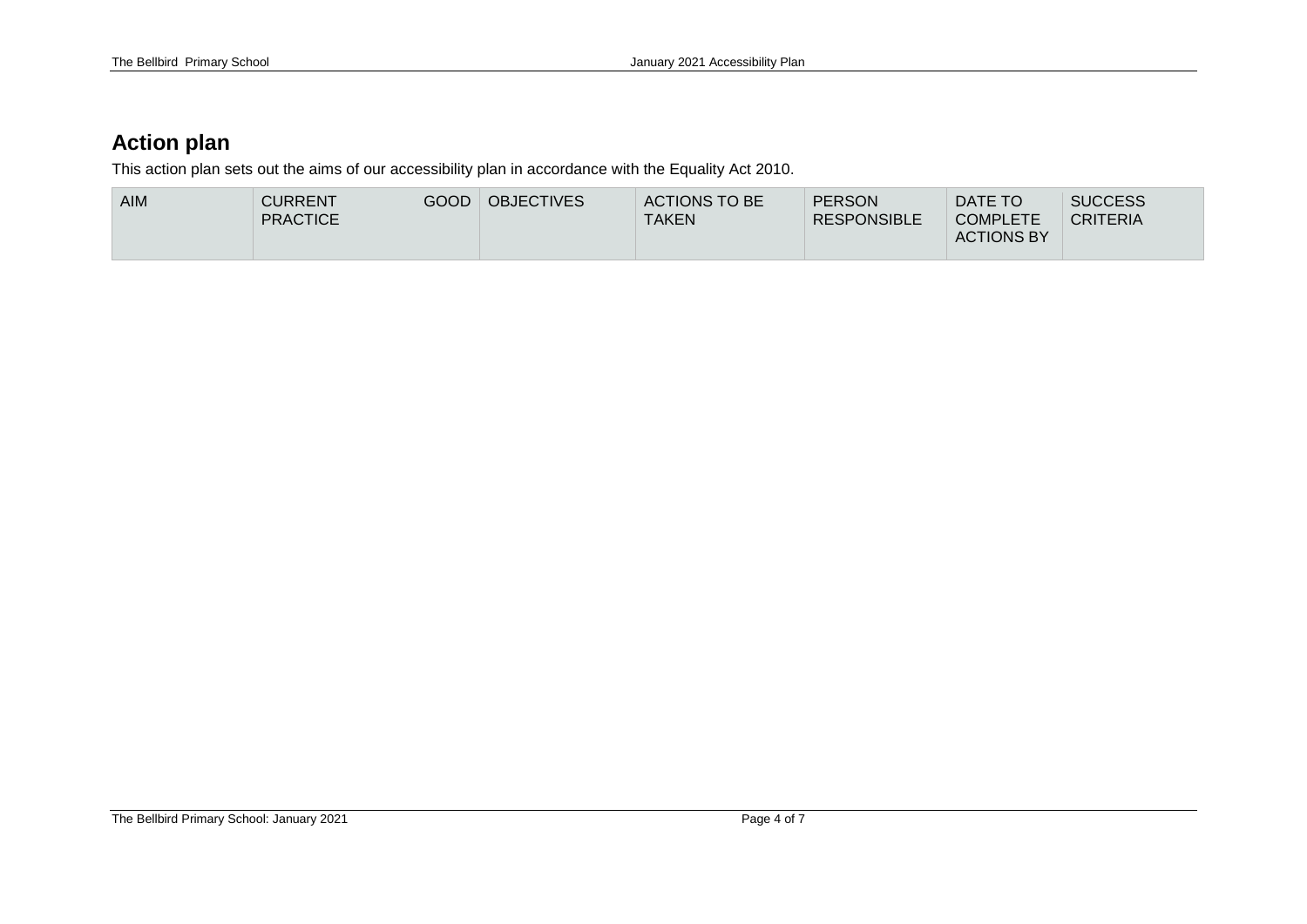| Improve and<br>maintain access<br>to the physical<br>environment | The environment is adapted to<br>the needs of pupils as<br>required. This includes:<br>• Corridor width ensures<br>wheelchair access.<br>• Flat site ensuring all areas<br>can be accessed without<br>lifts or elevators | Move exit button at<br>the front of the<br>school to a higher<br>position to ensure<br>children cannot exit<br>without adult<br>supervision. | Quotation sought.<br>Work commissioned.<br>Exit button moved.                                                                                                      | DB to seek<br>quotation.                                                            | Autumn term<br>2021                                 | Exit button is not<br>accessible to<br>vulnerable<br>children.<br>Safety is<br>increased.                      |
|------------------------------------------------------------------|--------------------------------------------------------------------------------------------------------------------------------------------------------------------------------------------------------------------------|----------------------------------------------------------------------------------------------------------------------------------------------|--------------------------------------------------------------------------------------------------------------------------------------------------------------------|-------------------------------------------------------------------------------------|-----------------------------------------------------|----------------------------------------------------------------------------------------------------------------|
|                                                                  | • Disabled parking bay<br>• Disabled toilets and<br>changing facilities                                                                                                                                                  | Classroom doors in<br>reception are kept<br>shut to meet need.                                                                               | Reception classroom<br>doors are kept shut                                                                                                                         | All staff                                                                           | Ongoing                                             | Identified pupil<br>need is met.                                                                               |
|                                                                  | • Library shelves at<br>wheelchair-accessible<br>height                                                                                                                                                                  | New wellbeing<br>building will be built<br>with wheelchair<br>access planned in.                                                             | Commission given to<br>company with<br>wheelchair ramp in<br>plan.                                                                                                 | Headteachers,<br>Cambridge<br><b>Garden Studios</b>                                 | On<br>completion of<br>building work<br>Spring 2022 | New wellbeing<br>building is<br>accessible for all.                                                            |
|                                                                  |                                                                                                                                                                                                                          | Pupils with medical<br>needs have<br>identified areas to<br>use safely and<br>securely with<br>trained staff.                                | Staff training<br>completed and liaison<br>and support from<br>school nursing team<br>in place.<br>Identified areas<br>allocated.<br>Individual plans in<br>place. | Headteachers<br><b>SENDCo</b><br><b>CTs</b><br><b>TAs</b><br>School nursing<br>team | Ongoing                                             | Pupils with<br>medical needs<br>feel safe and<br>secure when<br>medical<br>procedures are<br>being undertaken. |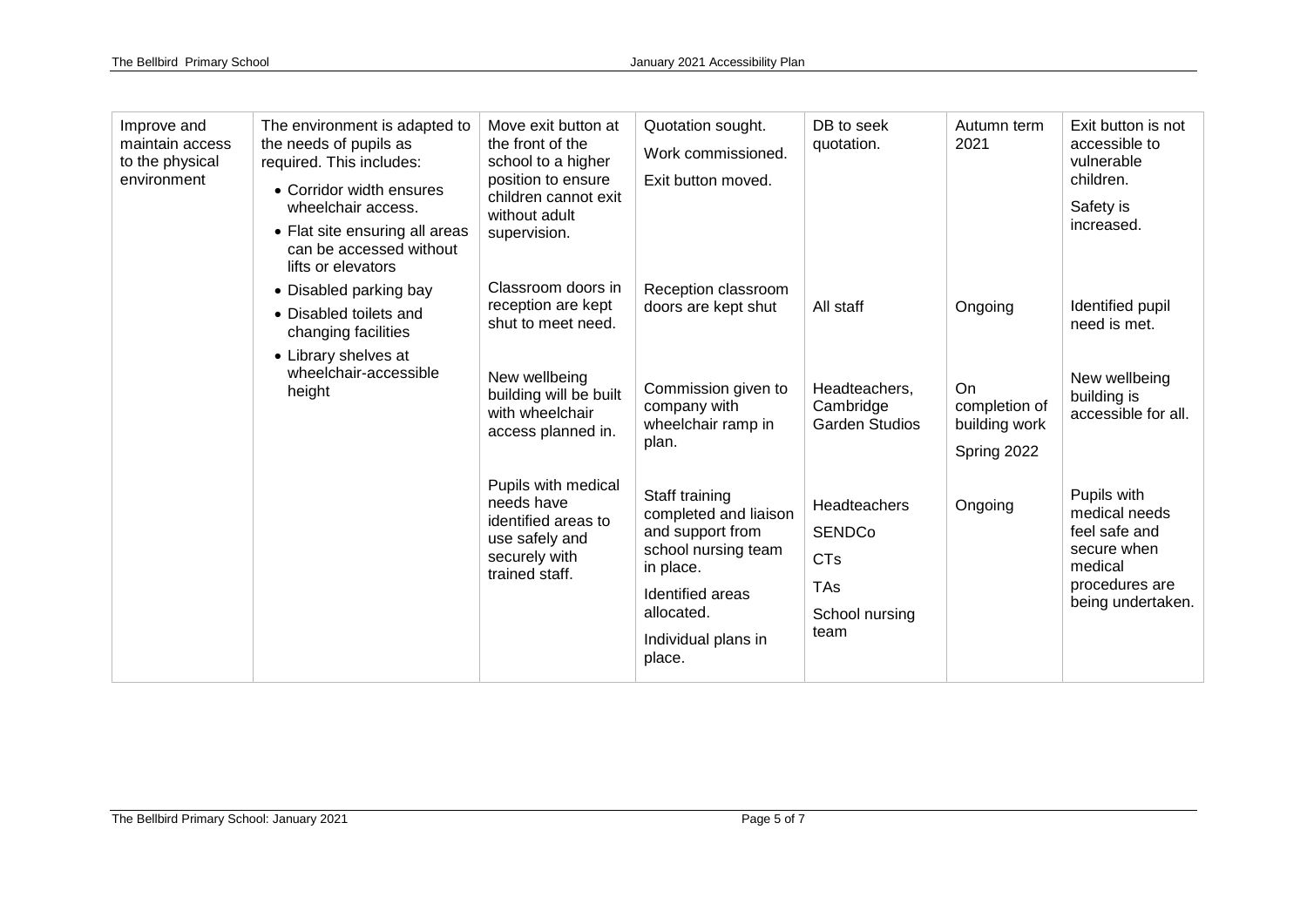| Improve the<br>delivery of<br>information to<br>pupils with a<br>disability | Our school uses a range of<br>communication methods to<br>ensure information is<br>accessible according to need.<br>According to need this may<br>include:                                                                                           | Make adaptations<br>to provision where a<br>pupil cannot be on<br>site for a prolonged<br>period due to a<br>medical need. | Individual plans are<br>put in place to ensure<br>individual curriculum<br>and community<br>access when school<br>cannot be attended.                                                         | SENDCO and<br>CTs put plan in<br>place. Agreed by<br>HT. Delivered by<br>CT/TA as<br>appropriate. | Ongoing<br>according to<br>need | Pupils away from<br>school have<br>learning needs<br>met.                                                     |
|-----------------------------------------------------------------------------|------------------------------------------------------------------------------------------------------------------------------------------------------------------------------------------------------------------------------------------------------|----------------------------------------------------------------------------------------------------------------------------|-----------------------------------------------------------------------------------------------------------------------------------------------------------------------------------------------|---------------------------------------------------------------------------------------------------|---------------------------------|---------------------------------------------------------------------------------------------------------------|
|                                                                             | • Makaton<br>• Large print resources<br>• Braille<br>• Induction loops<br>• Pictorial or symbolic<br>representations<br>• Colour filters<br>• Visual timetables<br>• Translation of key<br>information for parents<br>where English is not<br>spoken | When a medical<br>need is being met<br>outside the<br>classroom ensure<br>learning is<br>accessible on<br>return.          | The TA working with<br>the child has access<br>to plans and learning<br>information from the<br>class teacher to<br>support the child as<br>needed on<br>reintegration into the<br>classroom. | CT and TA<br><b>SENDCo</b>                                                                        | Ongoing<br>according to<br>need | Pupils are able to<br>access the full<br>curriculum and<br>not miss vital<br>teaching and<br>learning points. |